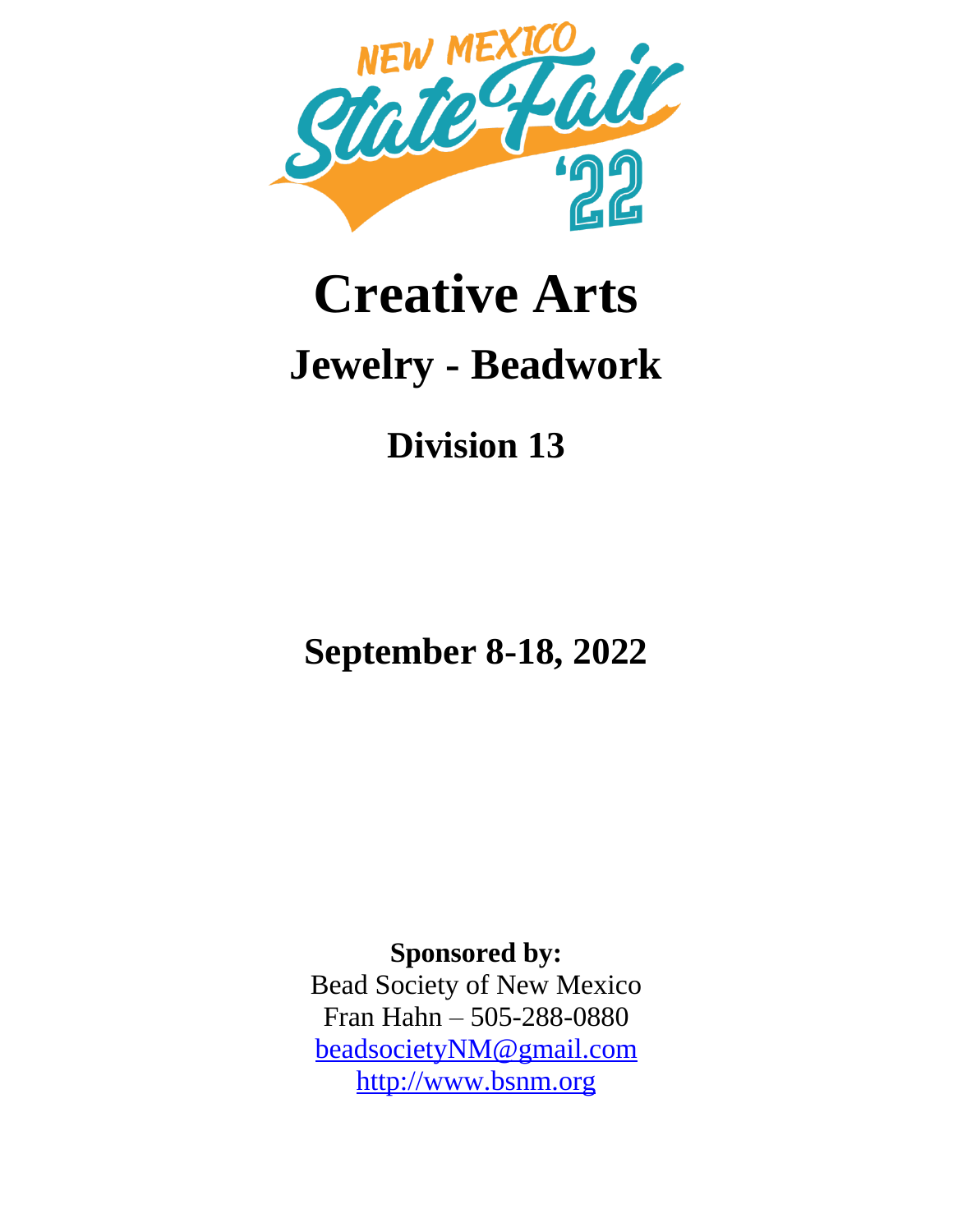#### **Entry Dates**

**FRIDAY, AUGUST 26, 2022 9:00 AM to 5:00 PM SATURDAY, AUGUST 27, 2022 9:00 AM to 5:00 PM**

#### **Entry Fee: \$5.00 Special Rules**

- 1. Exhibitors **must have constructed items since the last NM State Fair**
- 2. Entries will be judged on the craftsmanship, originality, level of difficulty, finishing, composition and materials used - "Original" means that the artist has used her/his own concepts, ideas and techniques for execution of the artwork. The artist had **NOT** copied ideas or techniques or exactly duplicated the subject matter of some other artist or photographer.
- 3. Entries are put in classes based on the material that composes 70% of the piece.
- 4. Items that require hanging must have a permanent attachment for hanging.
- 5. Items will be displayed on a space available basis.
- 6. Only one entry per class will be accepted For example, you may submit one entry in bead weaving and one in metal work, but you may not submit two entries in bead weaving. Sets of jewelry – a matching necklace, earrings, and bracelet – are acceptable provided that they were intentionally designed to coordinate and be worn together. All pieces submitted as a part of a set will be judged collectively
- 7. Individuals may exhibit work in one section only if exhibiting in Section 437 Advanced, all pieces must be listed in the Advanced Section, regardless of experience in the chosen class/media.
- 8. Due to space limitations, entries must be no larger than 18"x18"x18". **To give proper credit, please include the designers name if this is not an original design. If it is adapted from a pattern please inform us what pattern and original designer it comes from.** If you do not have that information at least be able to tell us where it came from i.e. magazine, internet, book, etc.
- 9. Judges have final decision on which class a specific item should be entered.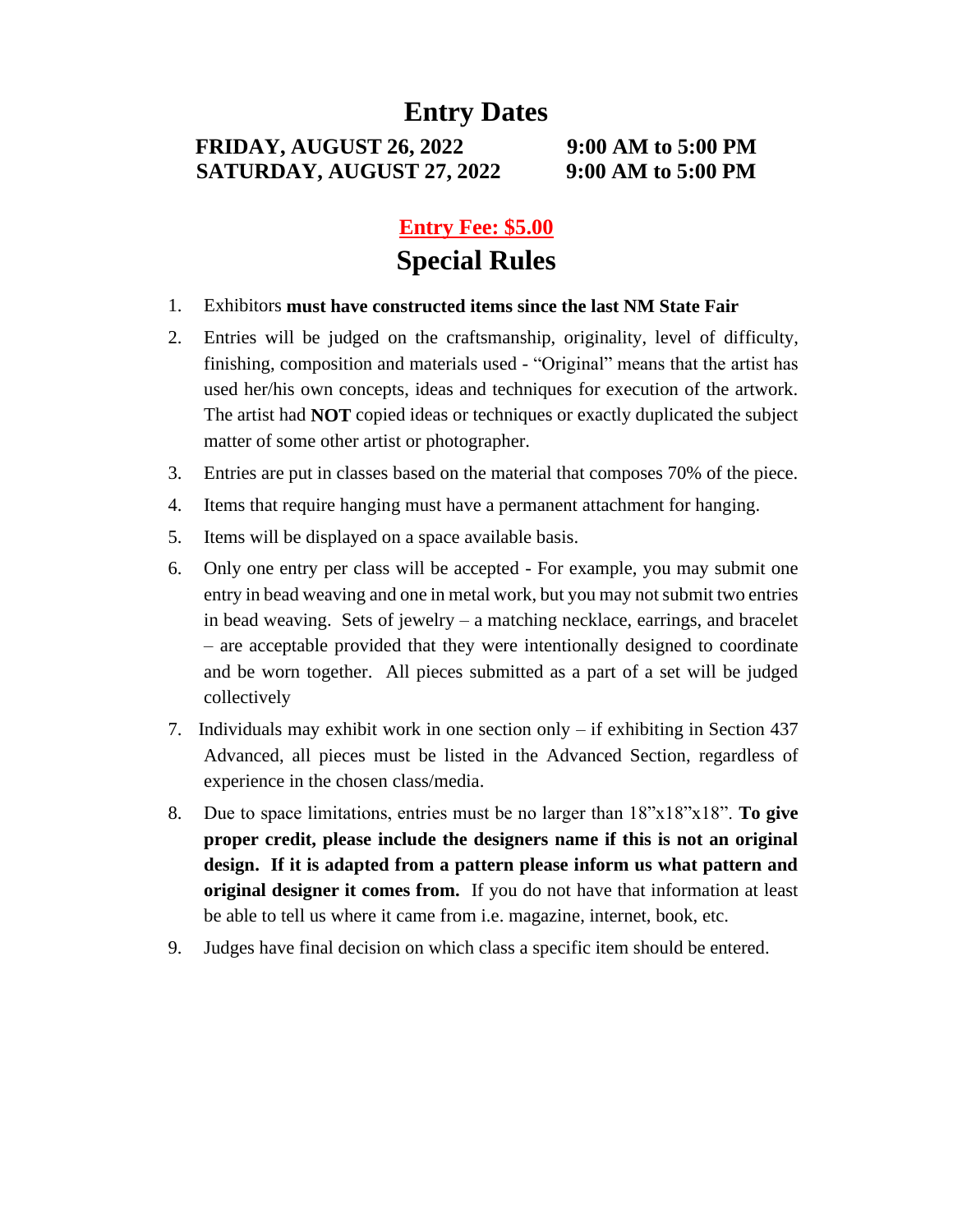### **Jewelry - Beadwork Sections 435-442**

Section 435 Pre-Teen 12 years and under – Kits Allowed Section 436 Teen 13-17 years of age Section 437 Beginner Up to 2 years of experience Section 438 Intermediate 2 to 4 years of experience Section 439 Advanced More than 4 years of experience Section 440 Seniors 65 years and over – No Professionals Section 441 Disabled Limited to those with special challenges Section 442 Professional Person who teaches or Sells & 5 or more years of experience

#### **Classes 1-21**

Each Section will Compete in the Following Classes:

- 1. Bead Embroidery Jewelry Any form of stitchery including loom work that requires stabilization on/with backing material, where roughly 80% of the surface is attached to the foundation
- 2. Bead Weaving Jewelry Any form of stitchery or loom work that does not require stabilization on/with a backing. Beads are stitched together with thread and the piece stabilizes itself as it grows. This category includes but is not limited to beaded pieces utilizing peyote stitch, right angle weave, herringbone stitch, kumihimo and bead crochet
- 3. Wirework Jewelry using wirework with or without beads. Examples include wire wrapped cabochons and woven wire pieces
- 4. Metalwork Jewelry using metal other than wire with/without beads
- 5. Single Strand Jewelry Any jewelry composed of a single strand of beads/components not made by Artist
- 6. Multi Strand Jewelry Any jewelry composed of multiple strands of beads/components not made by Artist
- 7. Polymer Clay Jewelry using polymer clay beads/components made by Artist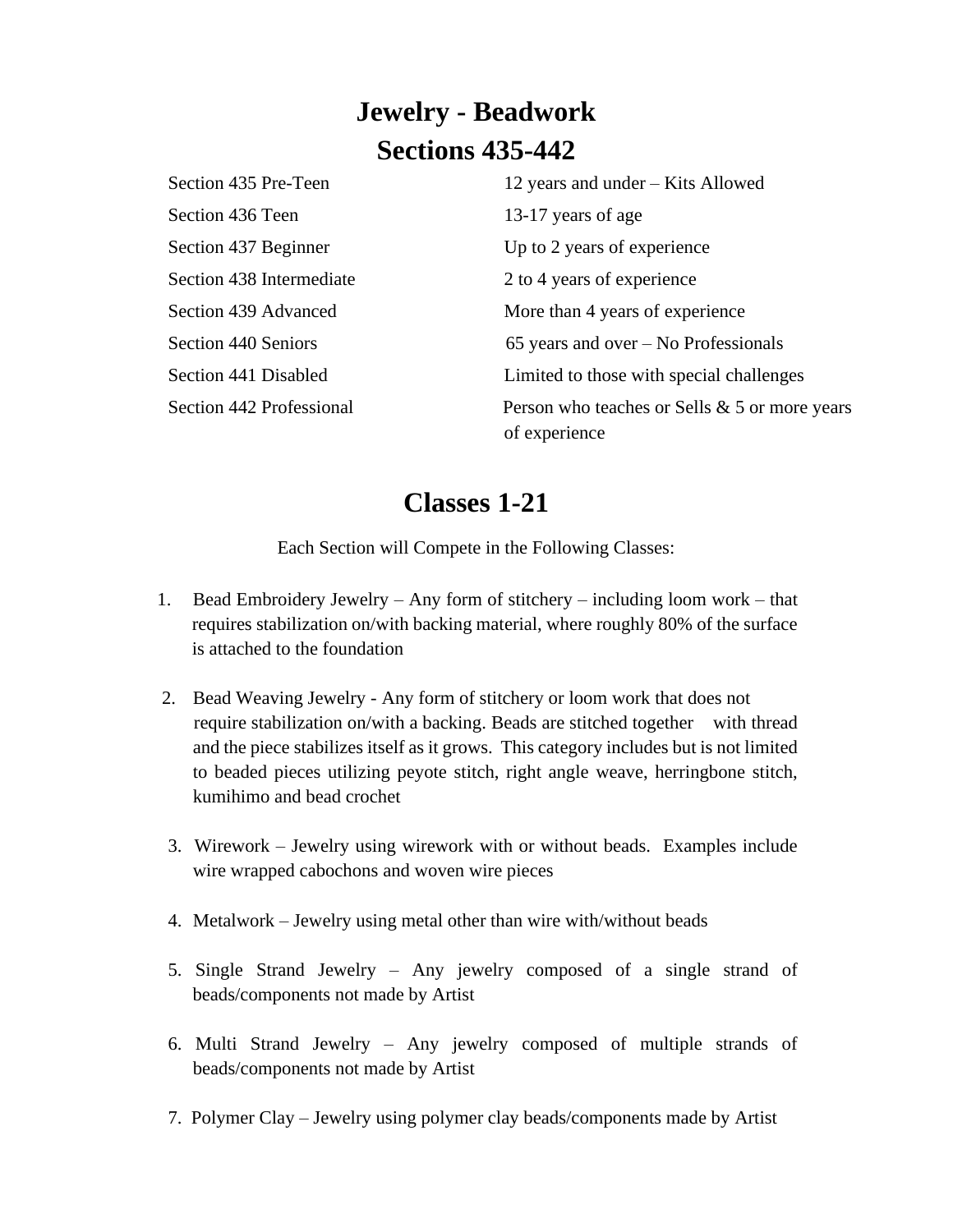- 8. Precious Metal Clay Jewelry using precious metal clay beads/ components made by Artist
- 9. Fused Glass Jewelry using fused glass beads/components made by Artist
- 10. Lamp work Jewelry using lamp work beads/components made by Artist
- 11. Chain Maille Chain Maille jewelry using either handmade or purchased jump Rings and components
- 12. Other Jewelry using non-traditional beads/components made by Artist
- 13. Religious Items
- 14. Mixed Media Jewelry must contain at minimum four different components In significant quantity, such that the jewelry cannot be categorized in any other Jewelry class. Components may be beads, metal, fabric, found objects, plastic, paper, natural materials, game pieces, hardware, vintage pieces, etc.
- 15. Mixed Media Non-Jewelry must contain at minimum four different components in significant quantity, such that the jewelry cannot be categorized in any other Jewelry class. Components may be beads, metal, fabric, found objects, plastic, Paper, natural materials, game pieces, hardware, vintage pieces, etc.
- 16. Handcrafted Beadwork Anything but jewelry or clothing where beads compose 70% of the piece, including household items, holiday decorations, creatures, pictures, etc.
- 17. Beaded Clothing and Accessories Examples include hats, scarves, purses, Shoes, belts, pins and headpieces
- 18. Beaded Earrings
- 19. Metal Earrings
- 20. Other Earrings
- 21. Beaded Flowers